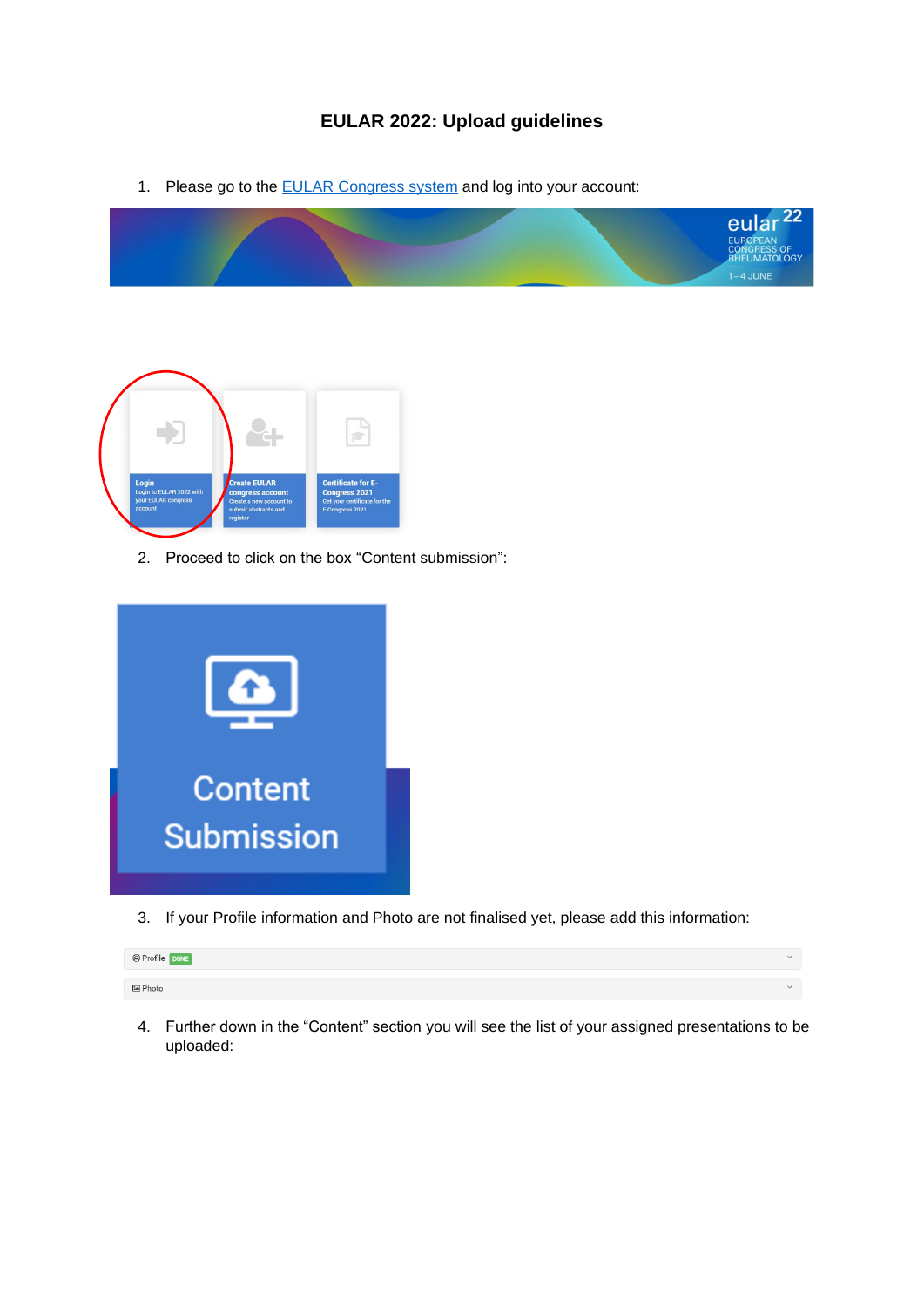| <b>前Content</b>                                     |                                                                                                                                                                                                                                                                               | $\widehat{\phantom{a}}$ |
|-----------------------------------------------------|-------------------------------------------------------------------------------------------------------------------------------------------------------------------------------------------------------------------------------------------------------------------------------|-------------------------|
| <b>Submission deadline</b><br>02 June 2022 01:35 PM | <b>O PRE-RECORDING / BACKUP FILE MISSING</b><br><b>O LIVE PRESENTATION FILE MISSING</b><br>Date and place<br>12 02 June 2022 01:35 PM - Auditorium 12<br>Session<br>Rheumatology in Europe<br>Title of your content<br>EU 2022: Connecting the dots<br><b>Invited Speaker</b> | Start submission        |
| Submission deadline<br>02 June 2022 04:35 PM        | <b>O LIVE PRESENTATION FILE MISSING</b><br>Date and place<br>□ 02 June 2022 04:35 PM = Auditorium 10<br>Session<br>How to deliver a good scientific presentation<br>Title of your content<br>How to give a good scientific presentation<br><b>Practical Skills</b>            | Start submission        |
|                                                     | <b>O LIVE PRESENTATION FILE MISSING</b><br>Date and place<br>41 03 June 2022 01:32 PM - Congress Hall A3                                                                                                                                                                      | Start submission        |

5. To start the submission, please click on the "Start submission" button:

| 巪                                            | <b>O LIVE PRESENTATION FILE MISSING</b><br>Date and place<br>□ 02 June 2022 04:35 PM = Auditorium 10<br>Session | Start submission |
|----------------------------------------------|-----------------------------------------------------------------------------------------------------------------|------------------|
| Submission deadline<br>02 June 2022 04:35 PM | How to deliver a good scientific presentation<br>Title of your content                                          |                  |
|                                              | How to give a good scientific presentation                                                                      |                  |

6. Kindly accept the mandatory *EULAR Webcasting policy* for each content upload and click "Next":

| Webcasting policy                                                                                             |                                                                                                                                                                                                                               |
|---------------------------------------------------------------------------------------------------------------|-------------------------------------------------------------------------------------------------------------------------------------------------------------------------------------------------------------------------------|
| grant EULAR a licence to your presentation, including slides, images, voice etc. (hereinafter the "Content"). | Your presentation will be made available during EULAR 2022 Congress to all participants of the live onsite and virtual congress (1-4 June 2022) and thereafter as on-demand virtual content until 31 July 2022 23:59 CEST. To |
| Download                                                                                                      |                                                                                                                                                                                                                               |
|                                                                                                               | I accept the condition 'Webcasting policy' @ Yes                                                                                                                                                                              |
|                                                                                                               |                                                                                                                                                                                                                               |
| Back                                                                                                          | <b>Next</b>                                                                                                                                                                                                                   |
|                                                                                                               |                                                                                                                                                                                                                               |

7. Click "Choose files" and a pop-up window will appear, then select your desired file and click "Open":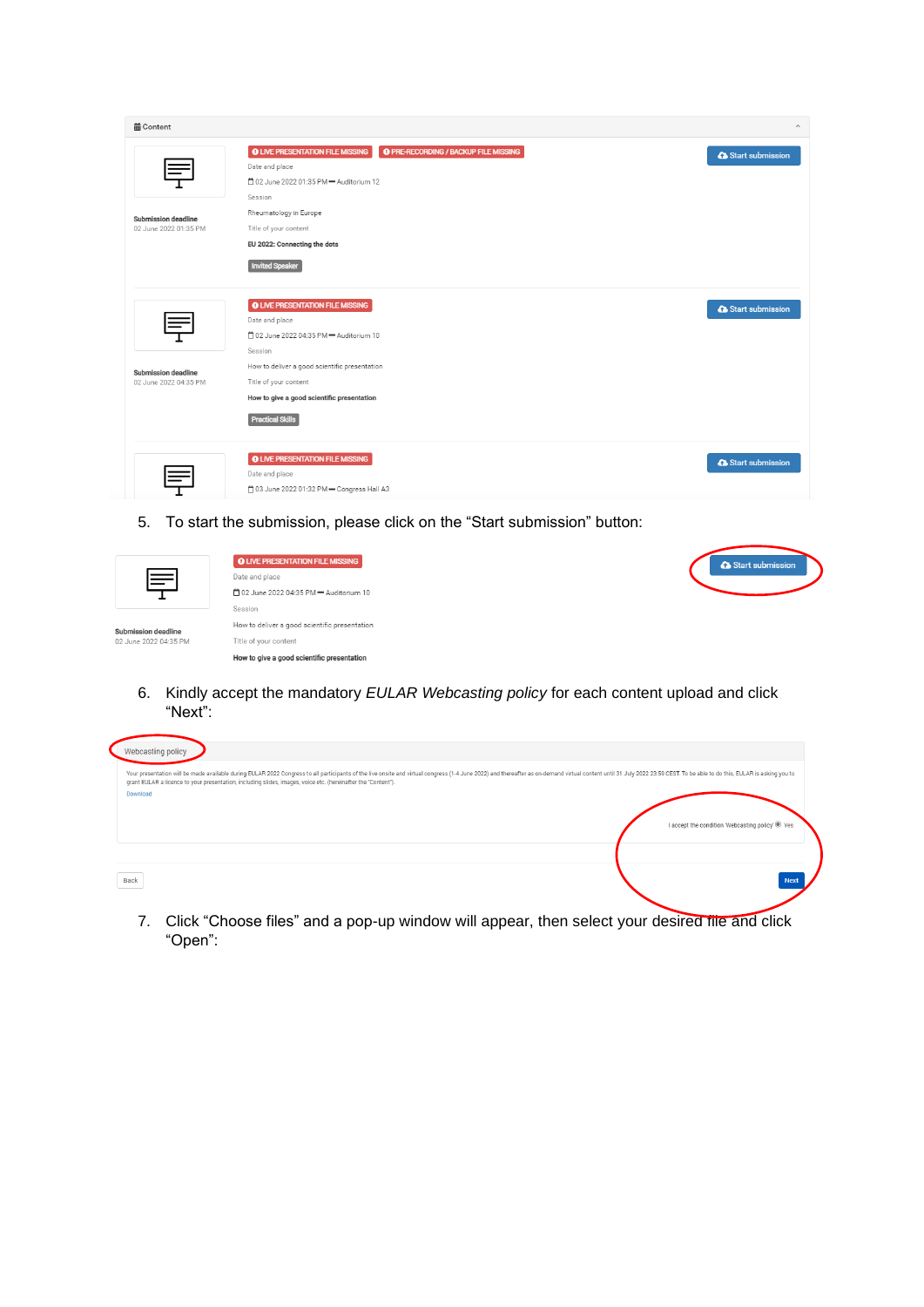| Of However 2020                                      |                 |                                                                                                                                                                                | New data presentation - Lorem ippani dolor sit arriet, conseletar sadipocking elity, sed diam nonomy elimod tempor invidunt                                                                                                                                                                                                                                                                                                                                                                                                                |                                                                                                                                                                                                 |           |  |
|------------------------------------------------------|-----------------|--------------------------------------------------------------------------------------------------------------------------------------------------------------------------------|--------------------------------------------------------------------------------------------------------------------------------------------------------------------------------------------------------------------------------------------------------------------------------------------------------------------------------------------------------------------------------------------------------------------------------------------------------------------------------------------------------------------------------------------|-------------------------------------------------------------------------------------------------------------------------------------------------------------------------------------------------|-----------|--|
| <b>BETWEEN</b>                                       |                 |                                                                                                                                                                                | Denoise: Text seconds: Lange gover duty of anyt, constitution subpsoling offic, and duty remember premed langer involved of Jalines of Billers magne alliance ental, and diam retraining                                                                                                                                                                                                                                                                                                                                                   |                                                                                                                                                                                                 |           |  |
| $-1$                                                 | Invited Speaker | C Open                                                                                                                                                                         |                                                                                                                                                                                                                                                                                                                                                                                                                                                                                                                                            |                                                                                                                                                                                                 | ×         |  |
|                                                      |                 |                                                                                                                                                                                | + - This PC + Desembority +<br>$v - 8$                                                                                                                                                                                                                                                                                                                                                                                                                                                                                                     | P. Sanch Dovelium                                                                                                                                                                               |           |  |
|                                                      |                 | Organize *<br>New Exider                                                                                                                                                       |                                                                                                                                                                                                                                                                                                                                                                                                                                                                                                                                            | $\cdots$<br>$\mathbf{B}$                                                                                                                                                                        | $\bullet$ |  |
| A File transfer                                      |                 | <b>Practical Skills</b>                                                                                                                                                        | <b>TT</b> Name                                                                                                                                                                                                                                                                                                                                                                                                                                                                                                                             | Date could led                                                                                                                                                                                  |           |  |
| 图 PPTX<br><b>O</b> Required file type<br>Diguse Ees. |                 | Scientific Corner<br>Weeking files<br><b>III</b> This PC<br>10 Objects<br><b>UI</b> Desktop<br>(1) Documents<br>& Douglast<br><b>Nusic</b><br><b>Will Farbanes</b><br>羅 Videos | - Yesterday (19)<br>PRE-RECORDING EXCEL (UNHAT with LC 15-3-21)<br>B euler2525 AMent 1<br>ill edelible Svanlauren, 5.<br>Dr 2021 Session details Grid Congress Reen March21 20 (1)<br>(b) 2021 Session details, Grid, CongressTeam Masch21 20<br>[7] euler congress one presentation henglate cold !!<br>D. exitor_completio_mixt_presentation_homplishe_car(2)<br>C exter compress one presentation herrorists call (3)<br>Gi euler reexpress, and presentation homplate collid-<br>Di euler comprezz unal presentation bemplate call (3) | Hyacouri rape<br>TIMOUSIST TIME:<br>11/01/2021 15:36<br>EUGLISEET TAGS<br><b>FLOLOGIE 13.03</b><br><b>FIARD STATE TIME</b><br>FILMOLOGIE 17/45<br>HASSISTENE<br>EMBARRETTMN<br>19/03/2021 17:45 |           |  |
|                                                      |                 | Sil Lecal Directly                                                                                                                                                             | D. evier, compress, and presentation hemplate, car (6)                                                                                                                                                                                                                                                                                                                                                                                                                                                                                     | 15/05/2021 17:46                                                                                                                                                                                |           |  |

8. A pop-up window will appear and the presentation will be automatically processed. **The processing time will depend on the file size**:

| VIR |       | ALLENDA RAILWAY<br>CONTENT SUBMISSION<br>- 4 FEE THARTER     |                   | $_{\rm{Bick}}$ |  | $\stackrel{\bullet}{\bullet}^{\bullet\bullet}_{\bullet\bullet}$ Processing of the file(s) started. Please be patient!<br>Remaining 00:05 |                    |                                    |                  |  |
|-----|-------|--------------------------------------------------------------|-------------------|----------------|--|------------------------------------------------------------------------------------------------------------------------------------------|--------------------|------------------------------------|------------------|--|
|     |       | <b>Of the transfer</b>                                       | <b>SCOTT SHOW</b> |                |  |                                                                                                                                          |                    |                                    |                  |  |
|     |       | <b>DESCRIPTION &amp; ST. BILLETT.</b><br><b>Constitution</b> |                   |                |  |                                                                                                                                          |                    |                                    |                  |  |
|     |       | <b>Different four than comments</b>                          |                   |                |  |                                                                                                                                          |                    |                                    |                  |  |
|     | l al- | <b>Bank Channel</b>                                          |                   |                |  |                                                                                                                                          | œ<br><b>CLETTE</b> | <b>START OF</b><br><b>KRIDS ON</b> | <b>Secretary</b> |  |

9. In the end of the process, you will see a report message. If everything is alright with your file, the message will be "Check successful".

**If you see any error message, then there is an issue with your file. Please email [techsupport@eular.org](mailto:techsupport@eular.org) immediately with a screenshot and we will assist you from there.**

| <b>O</b> Your uploaded content was processed by the system                                  |
|---------------------------------------------------------------------------------------------|
| Please adhere to the messages below. You can continue when all important issues are solved. |
| Check successful                                                                            |
|                                                                                             |

10. In the end of the process, if everything is right, you will see the green buttons for your uploads: